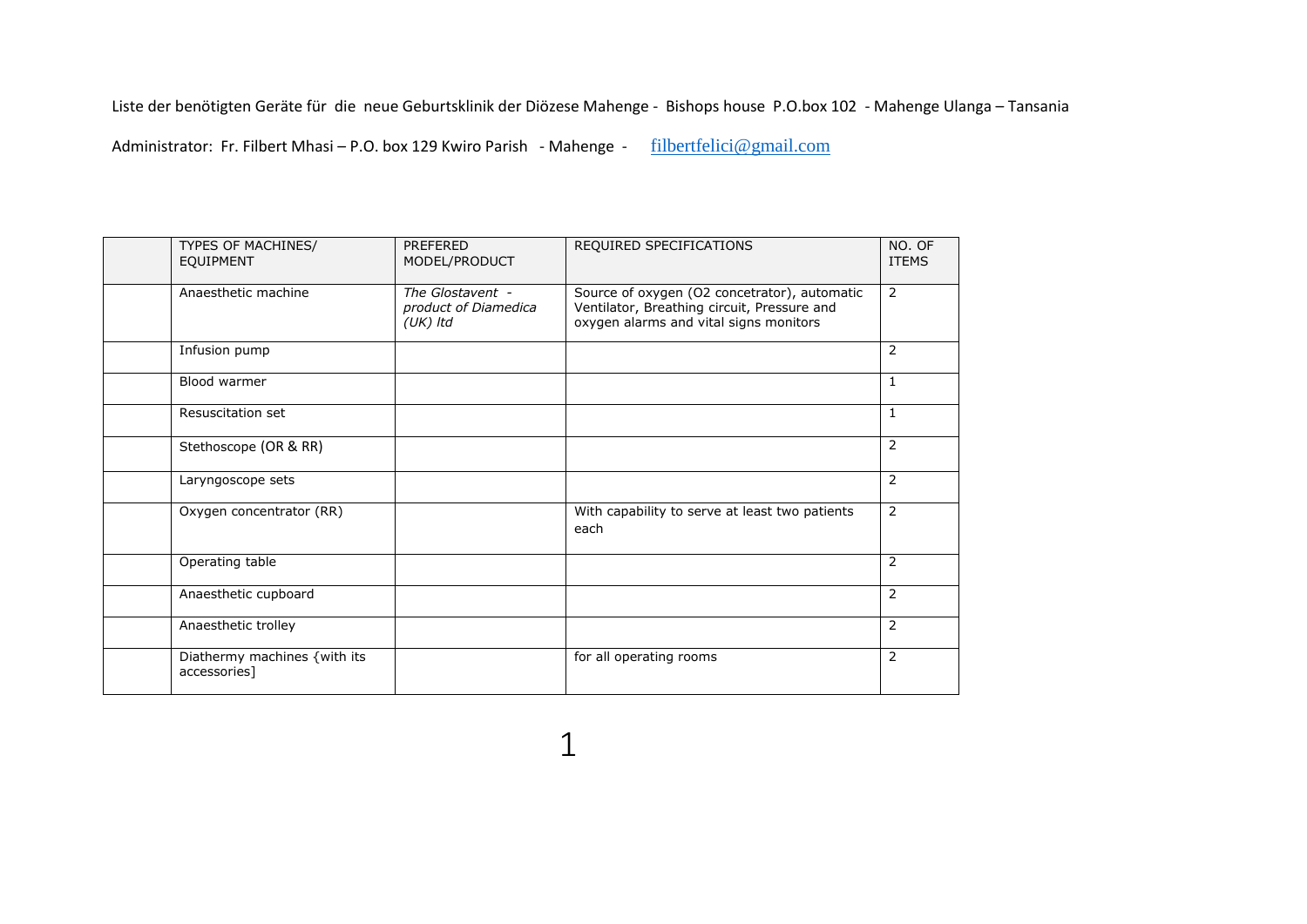Liste der benötigten Geräte für die neue Geburtsklinik der Diözese Mahenge - Bishops house P.O.box 102 - Mahenge Ulanga – Tansania

Administrator: Fr. Filbert Mhasi – P.O. box 129 Kwiro Parish - Mahenge - filbertfelici@gmail.com

| Instrument trolleys                                            |                 |                                                                           | 4              |
|----------------------------------------------------------------|-----------------|---------------------------------------------------------------------------|----------------|
| <b>Ceasarian Section sets</b>                                  |                 |                                                                           | 5              |
| Laparotomy sets                                                |                 |                                                                           | $\overline{2}$ |
| Small basic set                                                |                 | For min laparotomy                                                        | $\overline{2}$ |
| Manual Vacuum Aspirators                                       |                 |                                                                           | $\overline{2}$ |
| Dilatation & Curettage sets                                    |                 |                                                                           | $\overline{2}$ |
| Suction machines (OR & RR)                                     |                 |                                                                           | 2              |
| Vital signs monitors (RR)                                      | Dräger or Jolly | Monitors: O <sub>2</sub> saturation, PR, BP, ECG                          | $\overline{2}$ |
| Stretcher for patients in and<br>out of theater                |                 | mobile                                                                    | $\overline{3}$ |
| Operating light, ceiling<br>mounted, double head and<br>mobile |                 |                                                                           | 2              |
| X ray viewer                                                   |                 |                                                                           | $\overline{2}$ |
| Hysteroscopy set                                               |                 | Hysteroscope, flexible biopsy forceps,<br>flexible scissors (resector etc | $\overline{2}$ |
| Laparoscopic monitor                                           | Storz           |                                                                           | $\mathbf{1}$   |
| Laparoscopic light source                                      | Storz           |                                                                           | $\mathbf{1}$   |
| Co2 insufflator (for<br>laparoscopic procedure)                | Storz           |                                                                           | $\mathbf{1}$   |

2